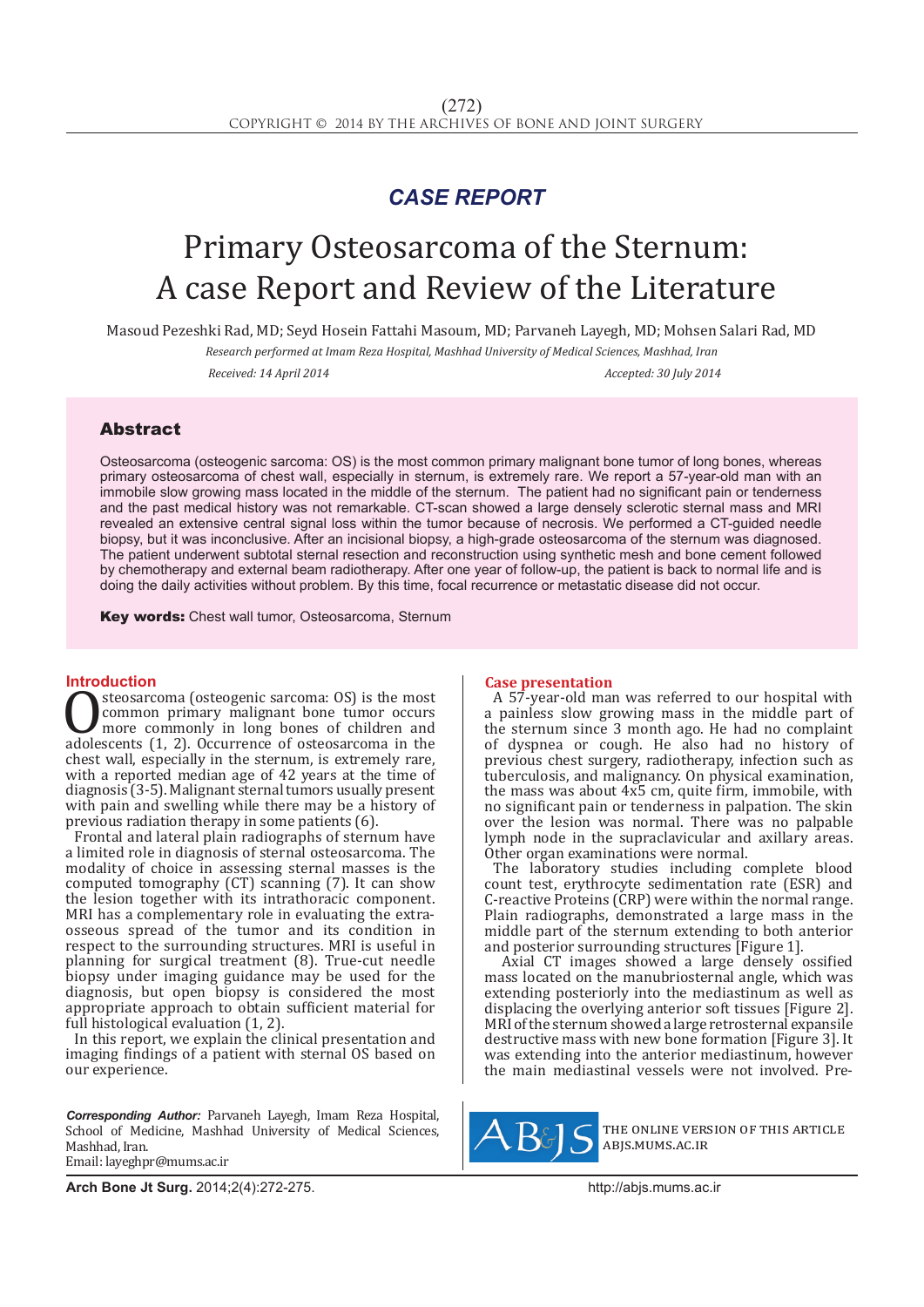THE ARCHIVES OF BONE AND JOINT SURGERY. ABJS.MUMS.AC.IR OSTEOSARCOMA OF THE STERNUM VOLUME 2. NUMBER 4. OCTOBER 2014



**Figure 1. Chest X-ray (lateral view) showing a large mass in middle part of the sternum, which extending to the overlying ventral and dorsal surrounding structures.**

operative pulmonary function test and cardiac evaluation were normal. Using high resolution pulmonary CT scan and bone scan, we ruled out pulmonary and distant metastases.

After a thorough tumor work-up, the patient underwent CT guided needle biopsy, but it was inconclusive. We then performed an incisional biopsy, which was suggestive of a high grade osteosarcoma [Figure 4].

After a course of neo-adjuvant chemotherapy, the patient underwent tumor resection. A midline skin incision over the sternum was made covering the previous scar of the incisional biopsy. We resected the tumor with a safe margin including the manubrium sterni, the upper and lower limits of tumor with 2 cm margins beyond the tumor mass, and the bilateral costal cartilage of the sternal body [Figure 5A-B]. The sternal defect was reconstructed using synthetic mesh and bone cement (sandwiched mesh) and fixed to the ribs and peristernal structures by nylon sutures [Figure 5C-D]. We covered the region of sternal defect using pectoralis major muscles flap and skin.

Post-operative chest x-ray showed intact mesh with



**Figure 3. T1-weighted MRI of chest. Axial view demonstrated a large retrosternal expansile destructive mass with central signal loss due to tumor necrosis. The lesion extends to anterior mediastinum as well as overlying anterior soft tissues.**



**Figure2 .Axial computed Tomography (CT) image showed a large densely calcified mass, situated on the manubriosternal angle.**

correct integration [Figure 6]. The margins of the resected tumor were free of tumor cells showing the achievement of clear margins after wide resection of the tumor. Also no evidence of lymph node involvement were detected. He received six cycles of adjuvant chemotherapy comprising of Adryamycin (35mg /m2) days 1-3 and Cisplatin (150 mg/m2) on day 1. Also external beam radiotherapy was added with 66 GY at 2GY per fraction.

 After one-year follow-up, the patient has a normal life and performs the usual daily activities with no difficulty. Focal recurrence or metastatic disease was not developed during this period.

#### **Discussion**

Involvement of the sternum by neoplastic process is very rare with most cases being metastatic lesions from the lung, thyroid, kidney, and breast cancers (3). Studies have shown less than 1% of primary bone tumors occur in the sternum with chondrosarcoma being the most common primary malignant tumor while osteosarcoma is a malignant mesenchymal tumor that arises from



**Figure 4. Microscopic appearance of the surgical specimen confirmed the diagnosis of high grade steosarcoma.**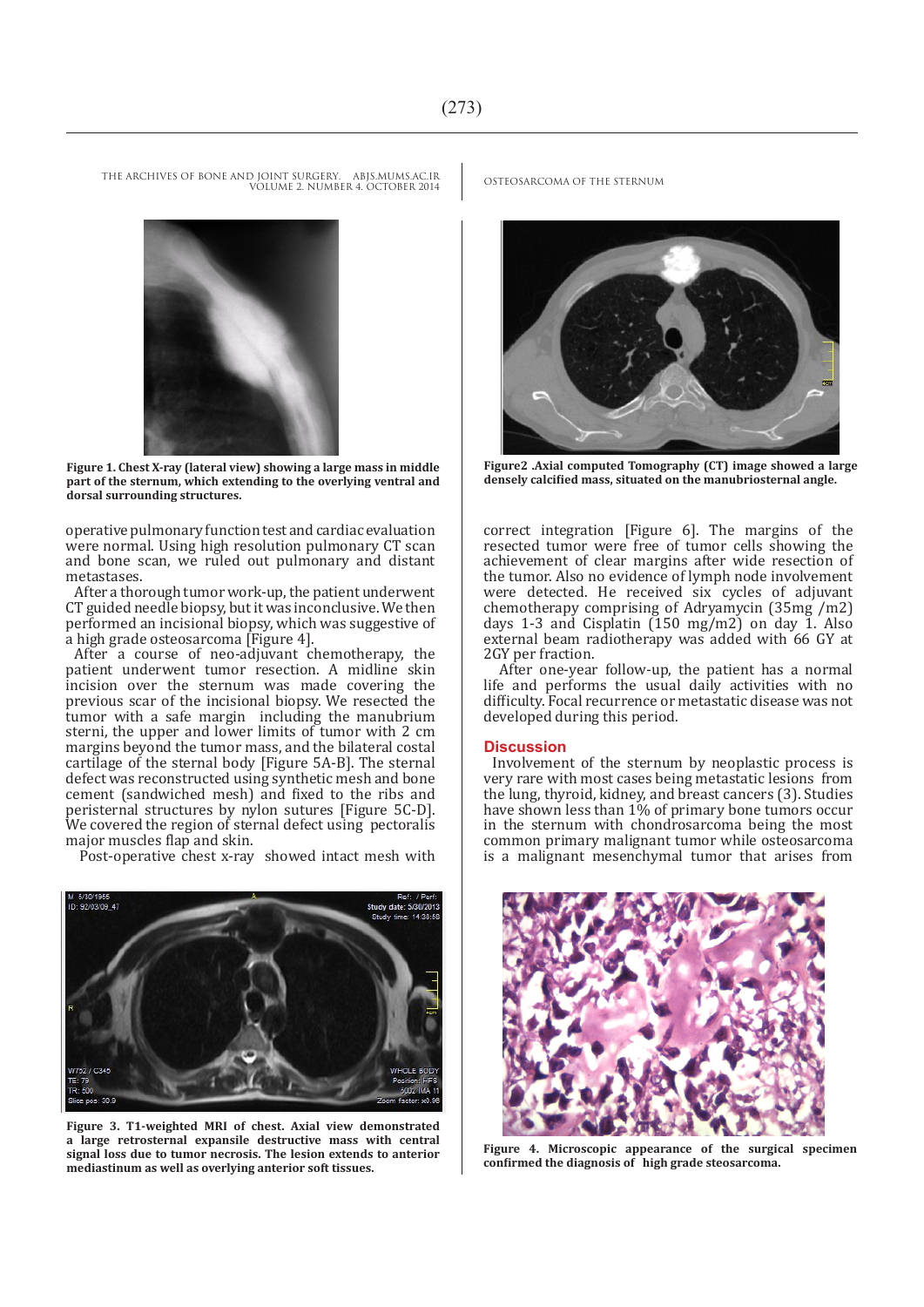THE ARCHIVES OF BONE AND JOINT SURGERY. ABJS.MUMS.AC.IR OSTEOSARCOMA OF THE STERNUM VOLUME 2. NUMBER 4. OCTOBER 2014



**Figure 5. Surgical resection of sternal tumor and reconstruction with mesh.**

within the chest wall (9). This tumor commonly involves the ribs, scapula, and clavicles (10). On the other hand, this tumor may rise in patients with previous radiation therapy. This type of osteosarcoma develops after a period from exposure, varying from 5 years to as delayed as 50 years. Yoshihisa Kadota et al reported a radiationinduced osteosarcoma in a 49-year-old patient 17 years after mediastinal irradiation for a stageIII thymoma (11). Post-radiation osteosarcomas usually involve the pelvis, sternum, and spine (12).

The chest wall osteosarcoma occurs in 2 age groups including younger adults presenting with the osseous type, and patients over 50 years with extra osseous type (10). Although this tumor can cause painful swelling in upper chest wall, especially if growing laterally toward the ribs, it can present with no symptoms (12). Our patient presented with a mass in the middle part of his sternum since 3 month ago. Chawla RK et al reported a similar case with sternal mass ending to the diagnosis of osteosarcoma (9).

In radiographs, the tumor appears as a mass lesion containing osteolytic bone destruction with some ossified areas. CT scan usually shows sclerotic, lytic, or mixed pattern of an expansile lesion with irregular borders. It seems to be the best imaging modality in showing bone destruction and calcification pattern of the tumors. For the assessment of soft tissue extension and extra osseous, intramedullary, and bone marrow



**Figure 6. Post operation CXR showed the mesh graft was intact with correct integration.**

involvement, MRI is superior to other imaging modalities (13). Ultrasonic guided True-cut needle biopsy may be used for the diagnosis, however open biopsy is recommended to obtain sufficient specimen for full histological study (1, 2).

Although some studies have suggested a number of risk factors including genetic predisposition, bone dysplasia, and radiation, we could not find a specific risk factor in our patient (13). There is a limited experience with these tumors. Wide tumor resection is essential for successful treatment (14). Moreover, other adjuncts including radiotherapy and multi agent chemotherapy should be considered.

#### Masoud Pezeshki Rad MD

Vascular and Endovascular Surgery Research Center, Imam Reza Hospital, School of Medicine, Mashhad University of Medical Sciences, Mashhad, Iran

Seyd Hosein Fattahi Masoum MD Department of Thoracic Surgery, Mashhad University of Medical Sciences, Mashhad, Iran

Parvaneh Layegh MD Mohsen Salari Rad MD

Imam Reza Hospital, School of Medicine, Mashhad University of Medical Sciences, Mashhad, Iran

#### **References**

- 1. Wittig JC, Bickels J, Priebat D, Jelinek J, Kellar-Graney K, Shmookler B, et al. Osteosarcoma: a multidisciplinary approach to diagnosis and treatment. Am Fam Physician. 2002; 65(6):1123-32.
- 2. Picci P. Osteosarcoma (osteogenic sarcoma). Orphanet J Rare Dis. 2007;2:6.
- 3. Downey RJ, Huvos AG, Martini N. Primary and secondary malignancies of the sternum. Semin Thorac Cardiovasc Surg. 1999; 11(3):293-6.
- 4. Burt M. Primary malignant tumors of the chest wall. The Memorial Sloan-Kettering Cancer Center experience. Chest Surg Clin N Am. 1994; 4(1):137-54.